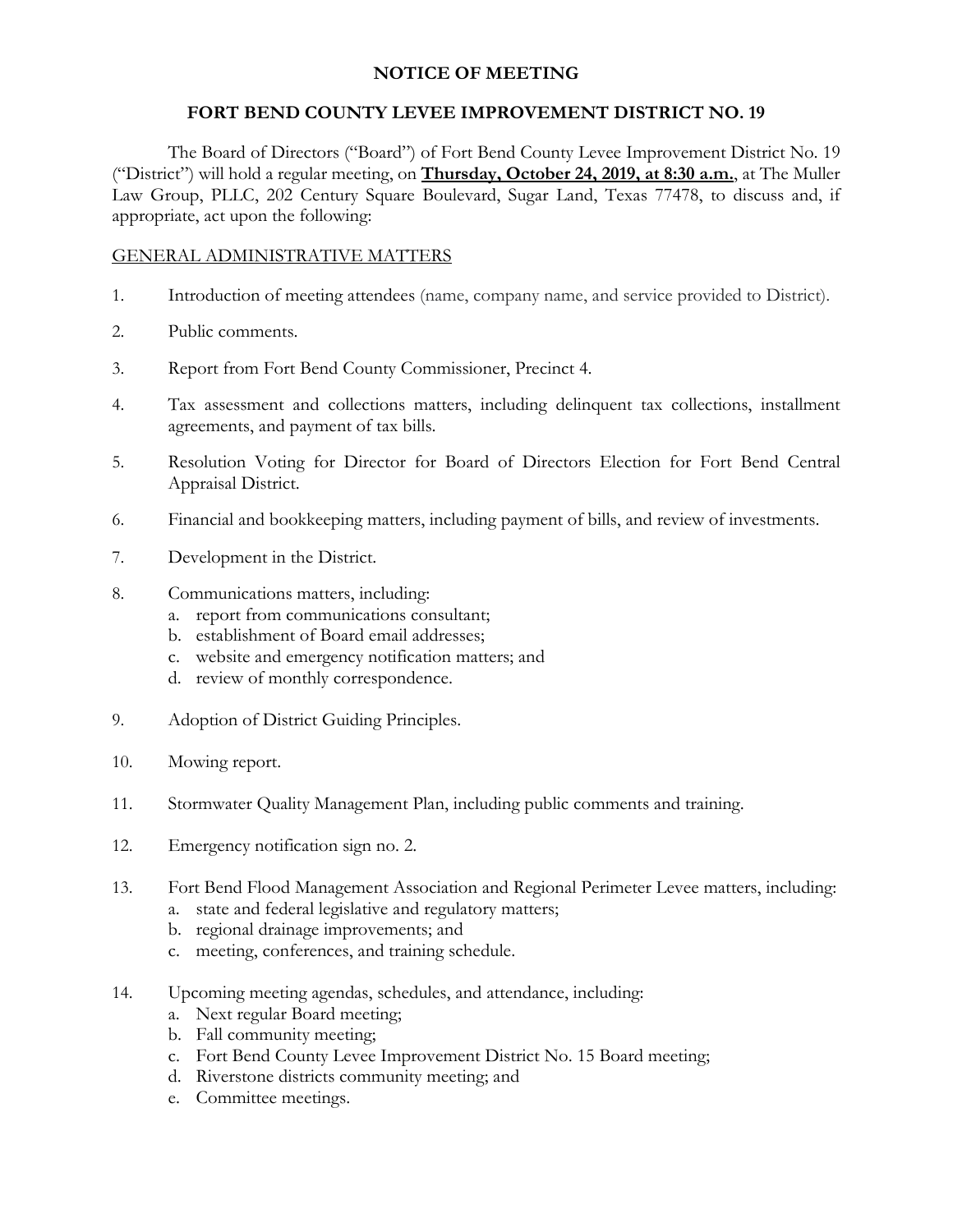- 15. Order Adopting Amended and Restated Procedures for Post-Issuance Compliance.
- 16. Renewal of District insurance policies.

## **Scheduled 10-minute recess.**

## OPERATION AND CONSTRUCTION MATTERS

- 17. General operations matters, including:
	- a. report on repairs and maintenance;
	- b. Flat Bank Creek erosion (Fort Bend County and FEMA); and
	- c. pending or proposed claims for federal or state reimbursement.
- 18. Emergency operations matters.
- 19. Steep Bank Creek Pump Station matters, including:
	- a. report and recommendations from Joint Committee; and
	- b. proposed facility expansion.
- 20. Regional drainage projects and capital improvements, including:
	- a. report on revised Fort Bend County Drainage District Criteria;
	- b. Regional Pump Station, including:
		- i. update on 2D watershed modeling; and
	- c. watershed interconnects.
- 21. Other Engineering Matters related to other projects, improvements, or services, including: a. deeds, easements, and consents to encroachment.
- 22. Project Financing Matters, including:
	- a. update on surplus funds application;
	- b. review of projects proposed for funding from bond proceeds; and
	- c. FEMA Hazard Mitigation Fund Application, including proposal for consulting services.
- 23. Minutes.
- 24. Review of projects and activities, including:
	- a. completed and pending action items;
	- b. new action items;
	- c. decision register; and
	- d. project tracking spreadsheet.
- 25. Additional committee reports and assignments.
- 26. Convene in Executive Session pursuant to Texas Government Code, Section 551.071, for consultation with attorney about pending or contemplated litigation.